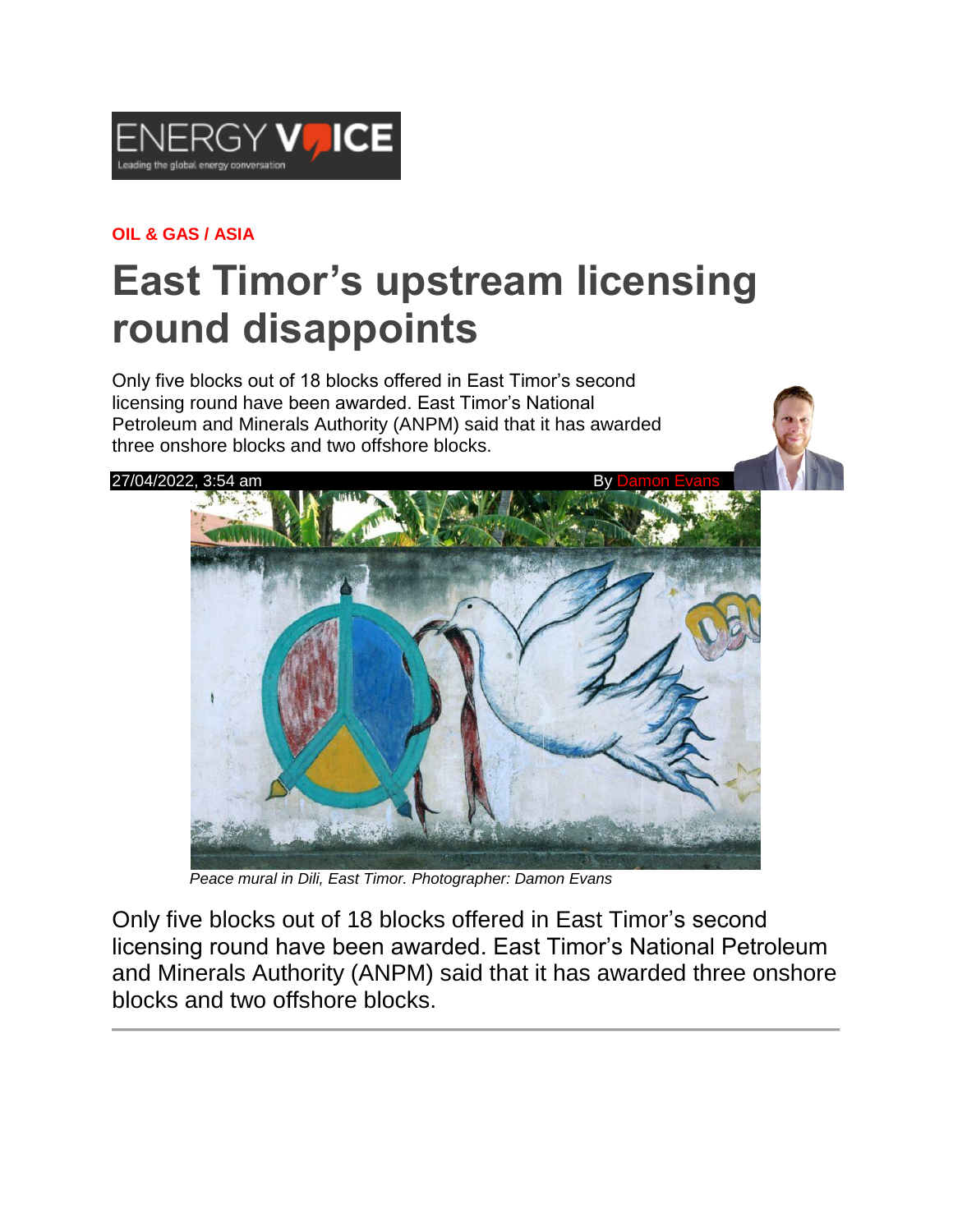Australia's Santos, which operates East Timor's only producing field Bayu Undan, won offshore Block R, near the Kitan, Buffalo and Bayu-Undan fields. While Bayu Undan partner, Eni of Italy, received offshore Block P, which is close to the Greater Sunrise fields.

East Timor's national oil company Timor GAP won onshore Block A, while Esperanca Timor Oan (ETO), a Timorese company, secured the rights to onshore Block B, and HTS Exploration of Kazakhstan was awarded onshore Block F.

Nine bids were submitted from seven companies for the six blocks awarded.

"The results seem disappointing even with Eni and Santos doing their duty, especially given the effort out into promotion around the world," an industry expert that has studied East Timor's geology told Energy Voice.

Significantly, Australia's Santos and Italy's Eni are investigating options to re-purpose the Bayu Undan facilities to extend the life of the project, including a carbon capture and storage (CCS) scheme to store carbon dioxide (CO2) from fields in nearby Australian waters. Given the pair's ambitious plan for the world's largest carbon storage facility offshore East Timor, which requires good relations with East Timor's authorities, it would have been surprising if they had not supported the upstream licensing round.

Nevertheless, despite the lackluster results, the entry of "new parties to exploration in the region is to be applauded," Simon Molyneux, managing director at Perth-based upstream consultancy Molyneux Advisors, told Energy Voice.

He added that the bidding round faced challenges. "I expect that COVID, travel restrictions and strategic changes in investment priorities all contributed to a muted response to this round."

"There was comment in the exploration community that the fiscal terms were out of step with the prospectivity, risk appetite of the industry, and challenges of development," said Molyneux.

Santos and Eni's bids appeared to be aimed at "securing the peripheral opportunity to existing resource and potential CCS developments," he added.

Molyneux also noted that it was "great to see competition" for onshore Block F, awarded to HTS and that "it will be interesting to see what happens next."

Still, the industry expert that has studied East Timor's geology, who wished to remain anonymous, was less optimistic on the country's exploration prospects. "Onshore is always going to be difficult finding anything commercial. While offshore, the Timor